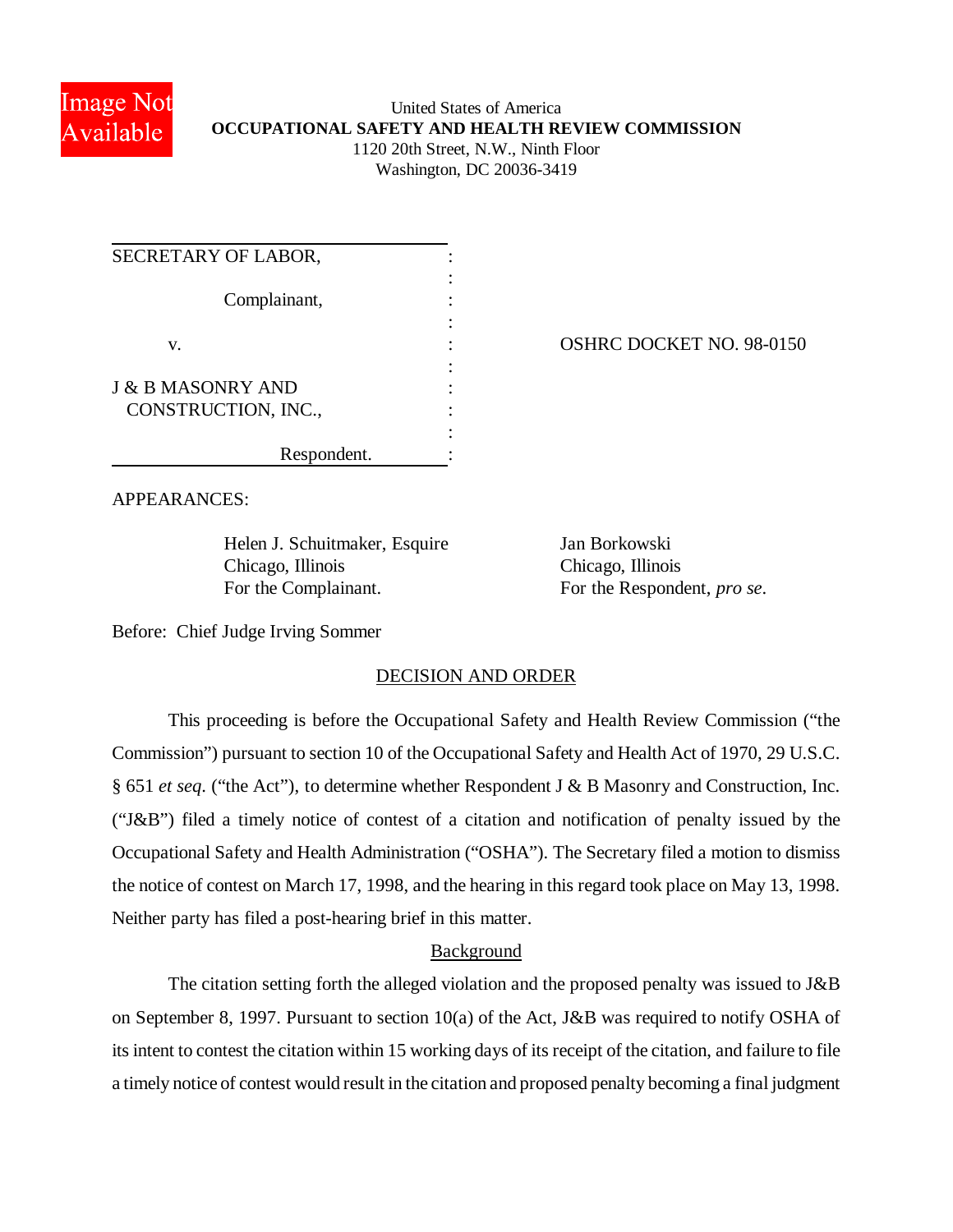of the Commission by operation of law. The record shows that OSHA mailed the citation by certified mail, that J&B received the citation on September 15, 1997, and that the 15-day notice of contest period ended on October 6, 1997. The record also shows that J&B did not file its notice of contest until well after the 15-day period, after which the Secretary filed her motion to dismiss due to the untimeliness of the notice of contest.<sup>1</sup> (Tr. 4-8; C-1; R-1).

#### Discussion

The record establishes that J&B did not provide notice of its intent to contest the citation and proposed penalty until after the expiration of the 15-working-day period. The issue to be resolved in this case is whether the untimely filing may be excused under the circumstances. An otherwise untimely notice of contest may be accepted where the delay in filing was caused by deception on the part of the Secretary or by the Secretary's failure to follow proper procedures. An employer is also entitled to relief under Federal Rule of Civil Procedure (60)(b)(1) if it shows that the Commission's final order was entered as a result of "mistake, inadvertence, surprise, or excusable neglect," or under Federal Rule of Civil Procedure (60)(b)(6) for "any other reason justifying relief," including mitigating circumstances such as absence, illness, or a disability which would prevent a party from protecting its interests. *Branciforte Builders, Inc.*, 9 BNA OSHC 2113 (No. 80-1920, 1981). There is no contention and no evidence that the Secretary has acted improperly in this matter. Rather, J&B's contention would appear to be that the untimely filing was due to excusable neglect.

Jan Borkowski, J&B's president, testified that he spoke to the OSHA compliance officer ("CO") who had conducted the inspection the day after he received the citation, that the CO told him that he should make an "appeal," and that he thought that his conversation with the CO was sufficient.<sup>2</sup> Borkowski conceded his fault in this matter, but said that this was his first experience with an OSHA citation, that he had not really read the citation, and that he had in any case lost the citation after receiving it; he also said that his company was very small, consisting at times of himself and one

<sup>&</sup>lt;sup>1</sup>The record establishes that J&B filed two notice of contest letters, both of which were untimely. The first is an undated letter that was received by the Commission on December 8, 1997, while the second, R-1, is a virtually identical letter dated January 12, 1998; according to the record, the Commission received this second letter on January 29, 1998.

<sup>&</sup>lt;sup>2</sup>The CO did not recall any conversations with Borkowski after the inspection. (Tr. 7).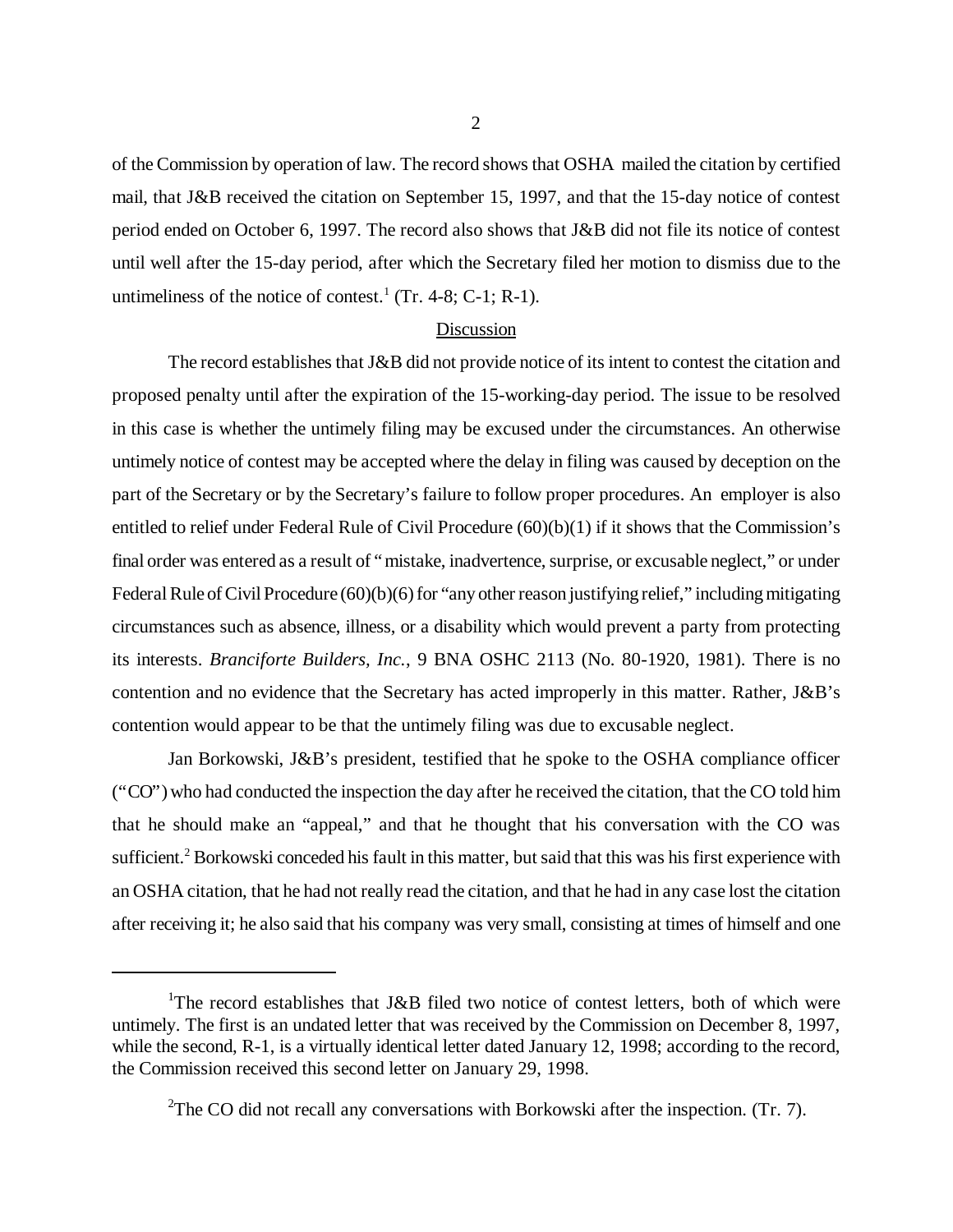other worker, that his office was in his home, and that he had been very busy with work during the period of time in which he had received the citation.<sup>3</sup> (Tr. 10-19).

The cover letter to the citation issued to J&B states, in the first paragraph, as follows:

You must abate the violations referred to in this Citation by the dates listed and pay the penalties proposed, unless within 15 working days ... from your receipt of this Citation and Notification of Penalty you mail a notice of contest to the U.S. Department of Labor Area Office at the address shown above. Please refer to the enclosed booklet (OSHA 3000) which outlines your rights and responsibilities and which should be read in conjunction with this form.

In addition, page 2 of the cover letter has a paragraph which provides as follows:

**Right to Contest** - You have the right to contest this Citation and Notification of Penalty. You may contest all citation items or only individual items. You may also contest proposed penalties and/or abatement dates without contesting the underlying violations. **Unless you inform the Area Director in writing that you intend to contest the citation(s) and/or proposed penalty(ies) within 15 working days after receipt, the citation(s) and the proposed penalty(ies) will become a final order of the Occupational Safety and Health Review Commission and may not be reviewed by any court or agency.**

The Commission has held that the OSHA citation "plainly state(s) the requirement to file a notice of contest within the prescribed time period." *Roy Kay, Inc.*, 13 BNA OSHC 2021, 2022 (No. 88-1748, 1989). The Commission has also held that inexperience in OSHA matters and ignorance of procedural rules, even by a layman, do not constitute excusable neglect for purposes of Rule 60(b) relief. *Id. See also Acrom Constr. Serv.*, 15 BNA 1123, 1126-27 (No. 88-2291, 1991). Finally, the Commission has held that a business must have orderly procedures for the handling of important documents and that Rule 60(b) cannot be invoked "to give relief to a party who has chosen a course of action which in retrospect appears unfortunate or where error or miscalculation is traceable really to a lack of care." *Louisiana-Pacific* Corp., 13 BNA OSHC 2020, 2021 (No. 86-1266, 1989).

Applying the foregoing to the facts of this case, J&B is not entitled to Rule 60(b) relief. First, J&B has been a going concern since 1990, and, as such, it should have had procedures in place for the proper handling of important matters such as the OSHA citation. (Tr. 11). Second, Borkowski is the individual who reads and signs the contracts relating to his business, and, in the exercise of due

 $3Borkowski$  indicated that the citation was stolen from his car. (Tr.17).